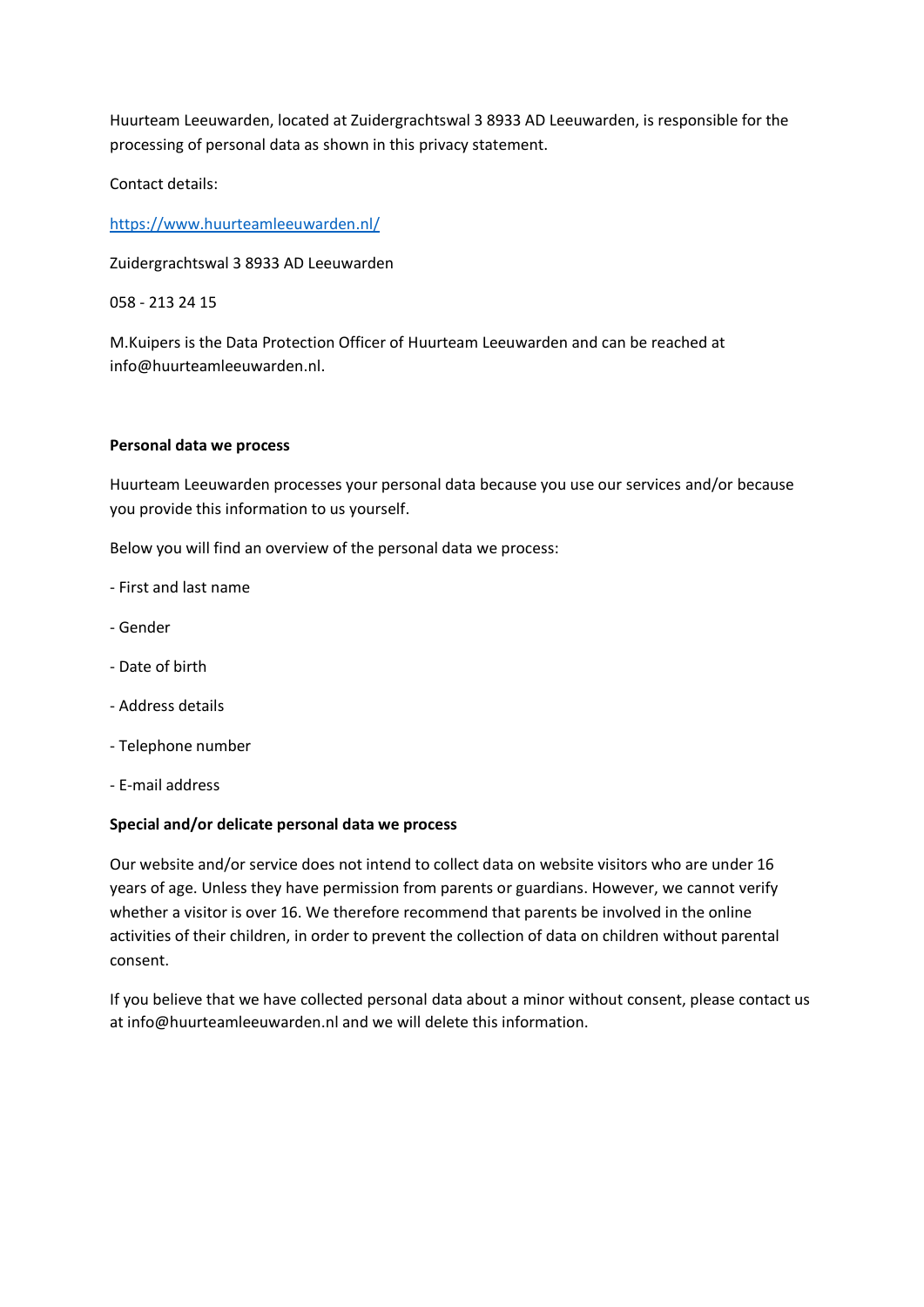### **For which purpose and on which basis do we process personal data?**

Huurteam Leeuwarden processes your personal data for the following purposes:

- Sending you our newsletter and/or advertising brochure
- To be able to call you or send you an e-mail if this is necessary to perform our services
- Inform you about changes to our services and products

## **Automated decision-making**

Huurteam Leeuwarden makes decisions about issues that can (significantly) affect people based on automated processing. These decisions are made by computerprograms or -systems without a human being (e.g. an employee of Huurteam Leeuwarden) being involved. Huurteam Leeuwarden uses the following computer programs or systems: I-kantoor en Windows.

# **Data retention period**

Huurteam Leeuwarden will not store your personal information longer than strictly necessary to fulfill the purposes for which your data are collected. We use the following retention periods for the following (categories) of personal data: 5 years

# **Sharing of personal data**

Huurteam Leeuwarden will not sell your information to third parties and will only provide this information when necessary to fulfill the contract with you or to comply with legal obligations. With companies who process your data on our behalf, we conclude a processor agreement to ensure the same level of security and confidentiality of your information. Huurteam Leeuwarden remains responsible for these processes.

### **Cookies, or similar techniques, we use**

Huurteam Leeuwarden only uses technical and functional cookies. And analytical cookies which do not invade your privacy. A cookie is a small text file which will be saved on your computer, tablet or smartphone when you visit this website for the first time. The cookies we use are necessary for the technical operation of the website and your convenience. They ensure that the website works properly and remember, for example, your preferences. They also allow us to optimize our website. You can disable cookies by configuring your internet browser so that it does not store cookies anymore. In addition, you can delete all information previously stored through your browser settings.